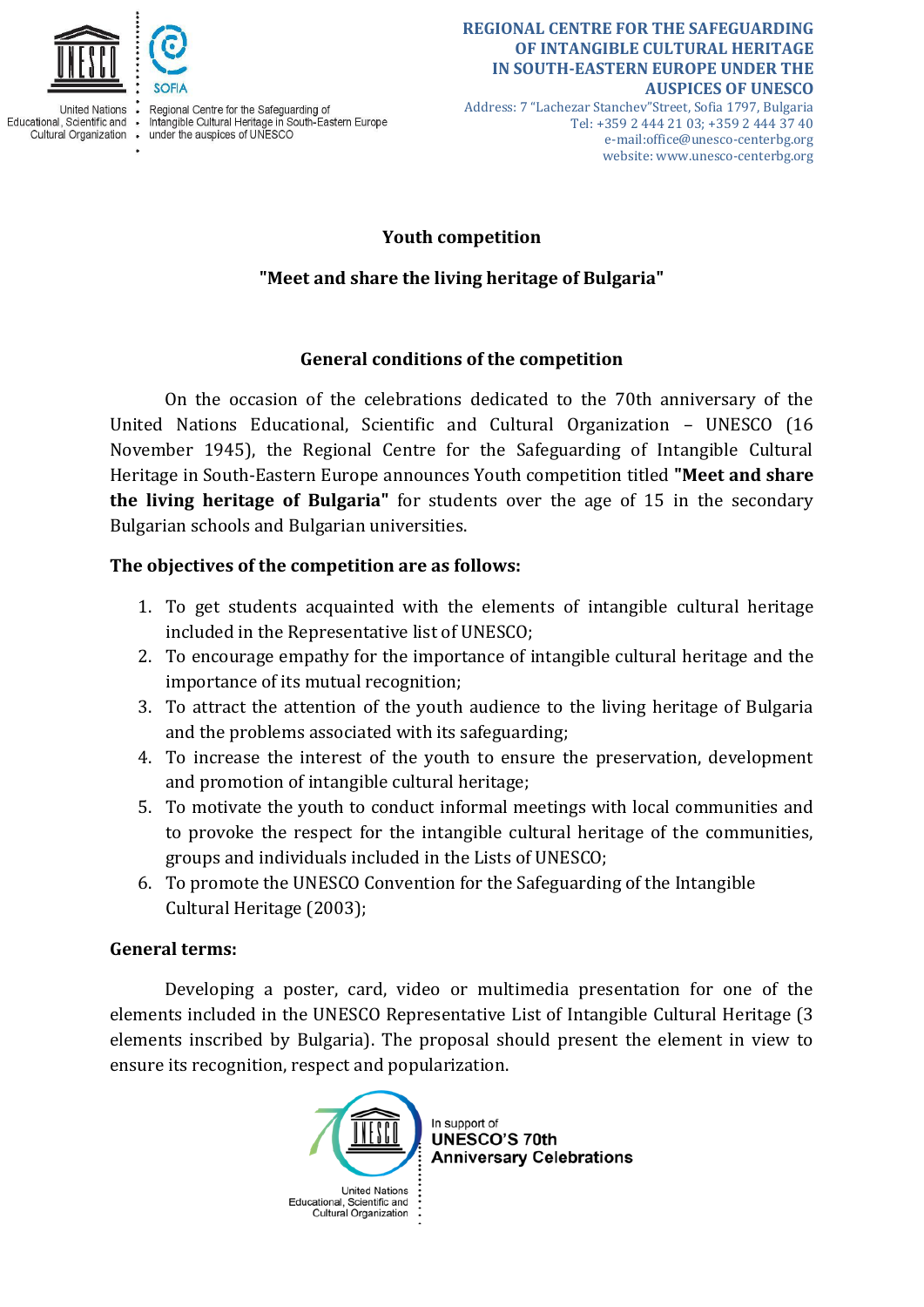

**United Nations** Educational, Scientific and . Cultural Organization .

Regional Centre for the Safeguarding of Intangible Cultural Heritage in South-Eastern Europe under the auspices of UNESCO

Address: 7 "Lachezar Stanchev"Street, Sofia 1797, Bulgaria Tel: +359 2 444 21 03; +359 2 444 37 40 e-mail:office@unesco-centerbg.org website: www.unesco-centerbg.org

Furthermore the proposal should include a written part with the vision of the author for its safeguarding and transmission and how he/she sees the participation of the youth from the region of Southeast Europe in the process. Proposals can be submitted in electronic format in Word up to page (Cambria 12).

Deadline for submission of competition works – November 13, 2015 (Friday) to the e-mail address of the ICH Centre Sofia: [office@unesco-centerbg.org.](mailto:office@unesco-centerbg.org)

## **Rewards:**

All competition works received by November 13, 2015 (Friday), which correspond to the conditions of the competition, will be judged by an expert jury.

For more information, visit the official website of the Regional Centre: **[www.unesco](http://www.unesco-centerbg.org/)[centerbg.org](http://www.unesco-centerbg.org/)** and its Facebook page Unesco Centre Sofia.

# **Additional information:**

Elements inscribed by Bulgaria into the UNESCO Representative List of Intangible Cultural Heritage:

- 1. Bistritsa Babi, archaic polyphony, dances and rituals from the Shoplouk region Year of entry: Year of entry 2008;
- 2. Nestinarstvo, messages from the past: the Panagyr of Saints Constantine and Helena in the village of Bulgari: Year of entry 2009;
- 3. The tradition of carpet-making in Chiprovtsi: Year of entry 2014;

# **APPLICATION FORM**

**Full name of participant**

**Date of birth**

**Educational institution**